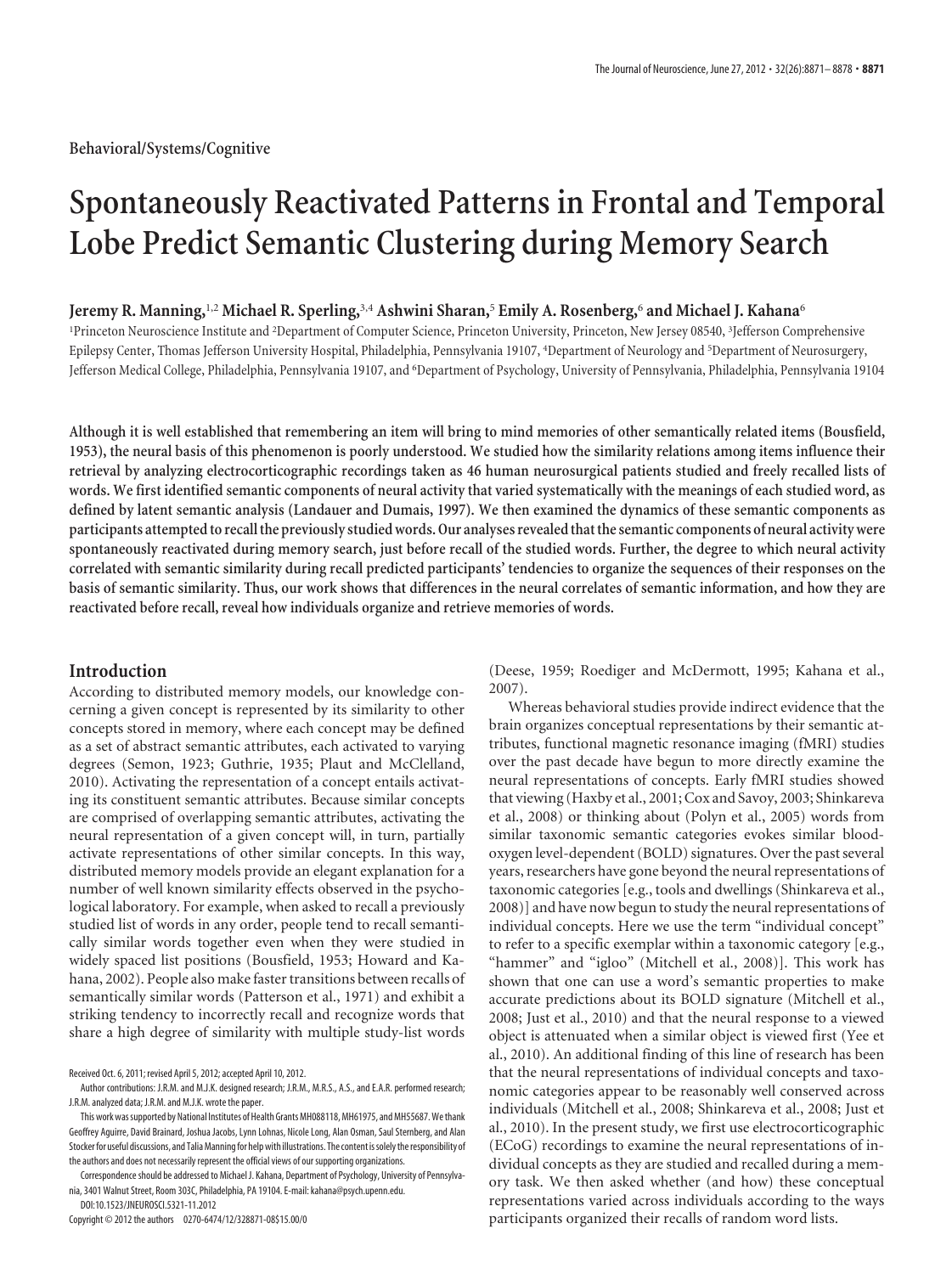

Figure 1. Illustration of behavioral and electrophysiological methods. *a*, After studying a list of 15 words and performing a brief distracter task, a participant recalls as many words as he can remember, in any order. b, During each study presentation, and just before each recall event, we calculate the z-transformed oscillatory power at each recording electrode for each of 50 log-spaced frequencies between 2 and 100 Hz (2  $\times$  10 <sup>0.0347x</sup> for x  $\epsilon$  {0, …, 49}). **c**, We use PCA to find a smaller number of orthogonal dimensions that jointly account for a large proportion of the variation in the data shown in  $b$  (PCA is performed for all study and recall events simultaneously). We select principal components that vary with the meanings of the presented words for further analysis (see Materials and Methods).

## **Materials and Methods**

*Overview.* We examined ECoG recordings from 46 neurosurgical patients who were implanted with subdural electrode arrays and depth electrodes during presurgical evaluation of a treatment for drug-resistant epilepsy. We analyzed the recorded ECoG signals in terms of specific time-varying oscillatory components of neural activity (Fig. 1). Previous research has implicated oscillatory activity at a variety of frequencies in reflecting the identities of individual letters (Jacobs and Kahana, 2009) and object categories (Liu et al., 2009) during memory encoding and retrieval (Fell et al., 2001; Paller and Wagner, 2002; Osipova et al., 2006; Sederberg et al., 2007a) and in contextual reinstatement (Manning et al., 2011). As the ECoG signals were recorded, patients volunteered to participate in a free-recall memory experiment, in which they studied lists of common nouns and then attempted to recall them verbally in any order following a brief delay. Over several sessions, each participant studied and recalled words from dozens of different word lists.

Our general approach is illustrated in Figure 1 and closely follows that used by Manning et al. (2011). For each study and recall event, we convolved the voltage traces for each electrode with Morlet wavelets (wave number  $= 4$ ) to construct an *N*-dimensional vector containing, for each electrode, estimates of the mean oscillatory power at each of 50 logspaced frequencies between 2 and 100 Hz ( $2 \times 10^{0.0347x}$  for  $x \in \{0, ...,$ 49}) during each study event (200 –1600 ms relative to the word's appearance on screen) and recall event  $(-1000 - 0$  ms relative to the start of vocalization). We then used principal components analysis (PCA) to distill these highly correlated neural features into a smaller number of orthogonal components. We used the Kaiser criterion to choose, for each recording session, the principal components that explained a substantial proportion of the variance in the original *N-*dimensional vectors (Kaiser, 1960).

*Participants.* We tested 46 native-English-speaking patients with drugresistant epilepsy who had arrays of subdural and/or depth electrodes surgically implanted for 1 to 4 weeks to localize the sites of seizure onset (Table 1). The clinical team determined the placement of these electrodes with the goal of localizing suspected epileptogenic foci and identifying functional regions to be avoided in surgery. Our research protocol was approved by the appropriate institutional review boards and informed consent was obtained from the participants and their guardians. Data were collected as part of a longterm multicenter study; previously published articles describe separate analyses conducted on subsets of these data (Sederberg et al., 2003, 2007a,b; Manning et al., 2011; Lega et al., 2012).

*Recording methods.* Subdural strip, grid, or depth electrodes (Ad-Tech) were implanted by neurosurgical teams solely for clinical purposes. The locations of the electrodes were determined using coregistered postoperative computed tomography and preoperative or postoperative MRIs by an indirect stereotactic technique. We then converted the electrode locations into MNI coordinates. ECoG signals were recorded referentially (using an electrode attached to the patient's skin as the reference) using a Bio-Logic, XLTek, Neurofile, or Nicolet EEG digital video-EEG system. Depending on the amplifier, signals were sampled at 200, 256, 500, 512, or 1024 Hz. Several hospitals applied bandpass filters to the recorded signals before writing to disk (Brigham and Women's Hospital: 0.5– 60 Hz; Children's Hospital Boston: 0.3–50 Hz). Before analysis, the voltage traces recorded from each contact were re-referenced by subtracting the average signal recorded from all contacts on the same strip, grid, or depth electrode (after excluding contacts deemed by our clinical teams to be recording from epileptic tissue). Data were subsequently notch-filtered using a Butterworth filter with zero phase distortion at 60 Hz to eliminate electrical line and equipment noise. Where applicable (for Brigham and Women's Hospital and Children's Hospital Boston patients), frequencies outside of the filtered range were also excluded from further analysis. ECoG signals and behavioral events were aligned using synchronization pulses sent from the testing computer (mean precision  $\leq$ 4 ms).

*Behavioral methods.* Participants studied lists of 15 or 20 highfrequency nouns for a delayed free-recall task. Following a fixation cue, the computer displayed each word for 1600 ms followed by an 800 –1200 ms blank interstimulus interval. Each word was displayed no more than once within a single testing session. For 18 s following list presentation, participants solved a series of single-digit addition problems of the form  $A + B + C = X$ . Participants were then given 45 s to recall the studied words in any order. Vocal responses, digitally recorded during the trial, were scored for subsequent analysis. Participants recalled  $22.1 \pm 1.1\%$ (mean  $\pm$  SEM) of the studied words. Repetitions and incorrect recalls  $(28.0 \pm 3.0\%$  of all responses) were excluded from our analyses, as were responses that occurred within 1 s of a prior vocalization.

*Quantifying the degree of semantic clustering.* Several of our analyses use a measure of the degree to which participants clustered their recalls according to semantic similarity. This measure, termed the semantic clustering score, has been described previously (Polyn et al., 2009) and is calculated as follows. For each recall transition, we create a distribution of semantic similarity values [latent semantic analysis (LSA) cos $\theta$ ] (Landauer and Dumais, 1997) between the just-recalled word and the set of words that have not yet been recalled. We next generate a percentile score by comparing the semantic similarity value corresponding to the next word in the recall sequence with the rest of the distribution. Specifically, we calculate the proportion of the possible similarity values that the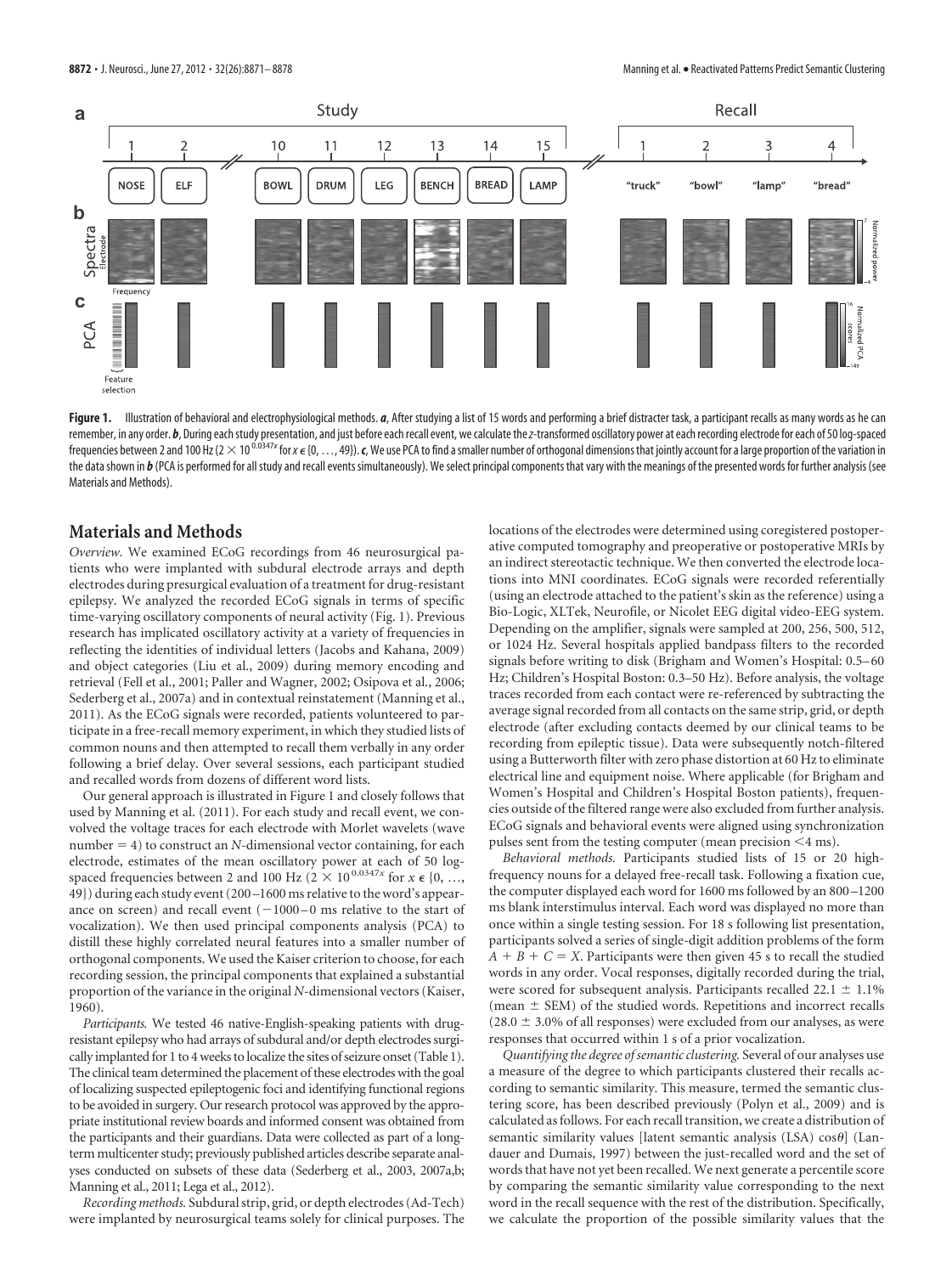**Table 1. Patient and task information**

| ID       | HOSP      | Age      | Sex    | Hand   | ELC       | <b>COM</b> | L LEN    | SES                 | List     | <b>REC</b> | REP                 | PLI            | ELI         |
|----------|-----------|----------|--------|--------|-----------|------------|----------|---------------------|----------|------------|---------------------|----------------|-------------|
| 1        | <b>BW</b> | 33       | F      | R      | 64        | 59         | 20       | 1                   | 15       | 55         | $\overline{2}$      | 26             | 12          |
| 2        | BW        | 51       | F      | R      | 40        | 89         | 20       | 1                   | 15       | 66         | $\overline{2}$      | 8              | 1           |
| 3        | BW        | 32       | M      | R      | 32        | 48         | 15       | 3                   | 39       | 212        | 5                   | 9              | 4           |
| 4        | <b>BW</b> | 40       | M      | R      | 96        | 62         | 15       | $\overline{2}$      | 20       | 82         | 5                   | 38             | 28          |
| 5        | <b>BW</b> | 44       | M      | R      | 16        | 24.5       | 15       | $\overline{2}$      | 20       | 58         | 1                   | 12             | 19          |
| 6        | <b>BW</b> | 27       | M      | R      | 64        | 21         | 15       | $\overline{2}$      | 20       | 76         | 49                  | 12             | 3           |
| 7        | BW        | 38       | M      | R      | 104       | 72.67      | 15       | 3                   | 30       | 136        | 3                   | 30             | 15          |
| 8        | CH        | 13       | F      | R      | 64        | 114        | 20       | 1                   | 12       | 59         | 0                   | $\overline{2}$ | 1           |
| 9        | CH        | 12       | F      | R      | 104       | 146        | 20       | 1                   | 15       | 39         | 0                   | 0              | $\mathbf 2$ |
| 10       | CH        | 15       | M      | L      | 128       | 85.67      | 20       | 3                   | 30       | 90         | 1                   | 12             | 8           |
| 11       | CH        | 17       | M      | R      | 64        | 92         | 20       | 3                   | 45       | 178        | 20                  | 27             | 17          |
| 12       | CH        | 15       | M      | R      | 123       | 157        | 20       | 1                   | 15       | 86         | 3                   | 6              | 3           |
| 13       | CH        | 11       | M      | R      | 104       | 148        | 20       | $\overline{2}$      | 30       | 104        | 3                   | 2              | 3           |
| 14       | <b>CH</b> | 14       | F      | R      | 72        | 131        | 20       | 1                   | 15       | 104        | $\overline{2}$      | 7              | 5           |
| 15       | CH        | 8        | F      | R      | 86        | 137        | 20       | $\overline{2}$      | 30       | 159        | 5                   | 18             | 10          |
| 16       | CH        | 17       | M      | R      | 84        | 123        | 20       | 1                   | 14       | 30         | $\overline{2}$      | 9              | 12          |
| 17       | CH        | 17       | M      | L      | 124       | 110.5      | 20       | 4                   | 60       | 116        | $\overline{2}$      | 104            | 13          |
| 18       | CH        | 20       | F      | R      | 128       | 97         | 15       | $\overline{2}$      | 24       | 114        | $\overline{2}$      | 9              | 4           |
| 19       | CH        | 14       | M      | R      | 94        | 70         | 15       | 3                   | 30       | 94         | 0                   | 18             | 13          |
| 20       | <b>CH</b> | 17       | M      | L      | 80        | 42.5       | 15       | $\overline{2}$      | 20       | 14         | 0                   | 10             | 22          |
| 21       | CH        | 19       | F      | R      | 125       | 54.5       | 15       | $\overline{2}$      | 17       | 47         | 2                   | 10             | 1           |
| 22       | CH        | 16       | M      | R      | 156       | 126        | 15       | 1                   | 16       | 76         | 1                   | 4              | 1           |
| 23       | CH        | 12       | M      | L      | 84        | 67.5       | 15       | $\overline{2}$      | 20       | 52         | 9                   | 12             | 25          |
| 24       | CH        | 13       | M      | R      | 72        | 65.25      | 15       | 4                   | 40       | 200        | 3                   | 4              | 2           |
| 25       | IJ        | 25       | M      | R      | 62        | 111.33     | 15       | 3                   | 48       | 232        | 3                   | 6              | 1           |
| 26       | IJ        | 40       | F      | R      | 94        | 99.75      | 15       | 4                   | 64       | 164        | 8                   | 54             | 43          |
| 27       | IJ        | 39       | M      | L      | 56        | 79         | 15       | 1                   | 16       | 53         | 1                   | 8              | 20          |
| 28       | IJ        | 34       | F      | R      | 112       | 113.2      | 15       | 10                  | 154      | 513        | 7                   | 110            | 24          |
| 29       | IJ        | 44       | M      | R      | 126       | 74         | 15       | 1                   | 13       | 31         | 1                   | 7              | 6           |
| 30       | IJ        | 43       | M      | R      | 80        | 81.75      | 15       | 4                   | 64       | 232        | 139                 | 71             | 29          |
| 31       | IJ        | 21       | M      | R      | 122       | 138        | 15       | 3                   | 48       | 145        | 1                   | 32             | 47          |
| 32<br>33 | IJ<br>IJ  | 56<br>20 | M<br>M | R<br>R | 50<br>160 | 67<br>99   | 15<br>15 | $\overline{2}$<br>3 | 48       | 120<br>167 | 5                   | 98<br>13       | 43          |
| 34       | IJ        | 41       | M      | R      | 98        | 125        | 15       | $\overline{2}$      | 42<br>32 | 100        | 0<br>$\overline{2}$ | 18             | 18<br>98    |
| 35       | IJ        | 34       | F      | R      | 90        | 89.25      | 15       | 4                   | 51       | 204        | 49                  | 34             | 207         |
| 36       | UP        | 38       | M      | R      | 62        | 53         | 15       | 4                   | 40       | 135        | 3                   | 68             | 24          |
| 37       | UP        | 30       | M      | R      | 86        | 65         | 15       | $\overline{2}$      | 20       | 54         | 5                   | 24             | 21          |
| 38       | UP        | 43       | M      | R      | 66        | 36.33      | 15       | 3                   | 18       | 31         | 22                  | 12             | 33          |
| 39       | UP        | 36       | M      | R      | 88        | 78.75      | 15       | 4                   | 40       | 70         | 6                   | 114            | 50          |
| 40       | UP        | 25       | M      | R      | 62        | 60.25      | 15       | 4                   | 40       | 135        | $\overline{2}$      | 1              | $\mathbf 2$ |
| 41       | UP        | 18       | F      | R      | 76        | 77.33      | 15       | 3                   | 30       | 104        | 5                   | 6              | 3           |
| 42       | UP        | 27       | F      | R      | 48        | 75.5       | 15       | $\overline{2}$      | 32       | 104        | $\overline{2}$      | 43             | 20          |
| 43       | UP        | 55       | F      | L      | 80        | 106        | 15       | $\overline{2}$      | 32       | 81         | 11                  | 61             | 24          |
| 44       | UP        | 18       | M      | А      | 100       | 90.67      | 15       | 3                   | 48       | 253        | 7                   | 8              | 3           |
| 45       | UP        | 38       | F      | R      | 86        | 98         | 15       | 1                   | 16       | 48         | 14                  | 3              | 73          |
| 46       | UP        | 40       | M      | R      | 58        | 93.75      | 15       | 4                   | 64       | 304        | 1                   | 14             | 9           |
|          |           |          |        |        |           |            |          |                     |          |            |                     |                |             |

This table provides the hospital (HOSP) at which each patient's data were collected (BW, Brigham and Women's Hospital, Boston, MA; CH, Children's Hospital Boston, Boston, MA; TJ, Thomas Jefferson University Hospital, Philadelphia, PA; UP, Hospital of the University of Pennsylvania, Philadelphia, PA), as well as each patient's age, gender (Sex), handedness or language mapping (Hand), number of implanted electrodes (ELC), and mean number of neural componentsselected for analysis across allsessions for that patient (COM). Information about the task includes the list length (L LEN) used for each participant, number of testing sessions (SES), and the number of lists each participant encountered across all sessions (List). Performance information includes the total number of correct recalls across all lists (REC), the total number of repeated recalls (REP), and the total number of incorrect recalls, which includes recalls of previously-presented words *Forior list intrusions (PLI)* and recalls of words which were never presented [extra-list intrusions (ELI)]. In total, the 46 patients contributed 3970 electrodes and 4055 selected components, studying 24,760 words presented in 1552 lists.

observed value is greater than, since strong semantic clustering will cause the observed similarity values to be larger than average. When there is a tie, we score this as the percentile falling halfway between the two words. If the participant always chose the closest semantic associate, then their semantic clustering score would be 1. A semantic clustering score of 0.5 indicates no effect of semantic clustering. Each participant was assigned a semantic clustering score by taking the average of the percentile scores across all observed recall transitions.

*Selecting candidate semantic components.* We sought to identify PCAderived components of neural activity that might represent the semantic

attributes of the studied words (Fig. 1c). Consider the  $l^{\text{th}}$  list of a recording session. We first generated the set of unique pairs, disregarding order, of the presented words on the list (for a list of 15 words, this set contains 105 pairs). We then computed the semantic similarity (LSA  $cos\theta$ ) between the words in each pair. Let *s* denote the vector of semantic similarity values for each pair of words on the list.

We next examined each PCA-derived neural component (Fig. 1*c*). Let  $x_{i, nj}$  denote the value of the  $i$ <sup>th</sup> neural component during the presentation of the *nj*<sup>th</sup> word on the list. For each of the unique pairs of words on the list, we computed the absolute difference in the value of the *i*<sup>th</sup> neural component,  $|x_{i,m} - x_{i,n}|$ , where *m* and *n* each denote a word in a single unique pair. Let  $\vec{d}_i$  denote the vector of absolute differences in the value of the *i*<sup>th</sup> neural component during the presentations of each pair of words on the list.

We computed the Pearson's correlation between  $\vec{s}$  and  $\;\;$   $\;\;d_i$  to obtain a single correlation coefficient, *ri* , and an associated *p* value for each neural component. Following Manning et al. (2011), we chose to compute these correlations for each individual list (rather than combining across lists) to reduce the influence of slow drift in the ECoG activity and in the recording equipment that would limit our ability to directly compare neural patterns recorded during different parts of the experiment. We then used the Fisher *z*-prime transformation (a standard variancestabilizing transform used when combining correlation coefficients) (Fisher, 1915; Hotelling, 1953) and the inverse Normal transformation to compute an across-list summary correlation coefficient,  $\bar{r}_i$  and an associated  $p$  value,  $\bar{p}_i$ , for each neural component (Manning et al., 2011). We selected components with  $\bar{r}_i > 0$  and  $\bar{p}_i < 0.05$  for further analysis (see Results, below).

## **Results**

Distributed memory models posit that concepts are represented by overlapping sets of semantic attributes. We identified PCAderived components of neural activity that varied systematically with the semantic properties of the studied words in each of the 46 participants we examined (see Materials and Methods, above; Table 1). We found that certain frequencies tended to weight more heavily in the PCA coefficients of the selected components (repeated-measures ANOVA on mean coefficients for each participant across five frequency bands:  $F_{(4,45)} = 8.13$ ,  $p < 10^{-4}$ ). *Post hoc t* tests indicated that lower frequencies tended to dominate the selected components [ $\delta$  (2–4 Hz)  $> \theta$  (4–8 Hz),  $\alpha$  (8–12 Hz),  $\beta$  (12–30 Hz), and  $\gamma$  (30–100 Hz): *t*s  $>$  3, *ps*  $<$  0.005;  $\theta$ ,  $\alpha$ , and  $\beta > \gamma$ : *ts*  $> 2.6$ , *ps* < 0.015].

If the selected neural components (henceforth feature vectors) truly represent the semantic attributes of the studied words, one should observe a positive correlation between neural and semantic similarity each time the participants think of the studied words—not only during study (when the feature vectors were identified), but also during recall. We thus selected the feature vectors for further study. For each participant, we computed the cosine similarity (normalized dot product) between the feature vectors from each pair of recalls they made (if a participant recalled *n* words from a given list, then we computed  $(n^2 - n)/2$ cosine similarities for that set of recalls; Fig. 2*a*). We also computed the semantic similarity (LSA cos $\theta$ ) between each pair of recalled words (Fig. 2*b*). Concatenating the similarities across lists, we regressed the neural similarities on the semantic similarities and obtained a  $t$  value for the  $\beta$  coefficient of the regression for each participant.

If a participant shows a strong correspondence between neural and semantic similarity (as evidenced by a high *t* value in the regression), then we consider them to exhibit neural clustering in the sense that neural patterns associated with words that are similar in meaning (according to LSA) will be clustered nearby in their neural space (where each point in neural space is a pattern of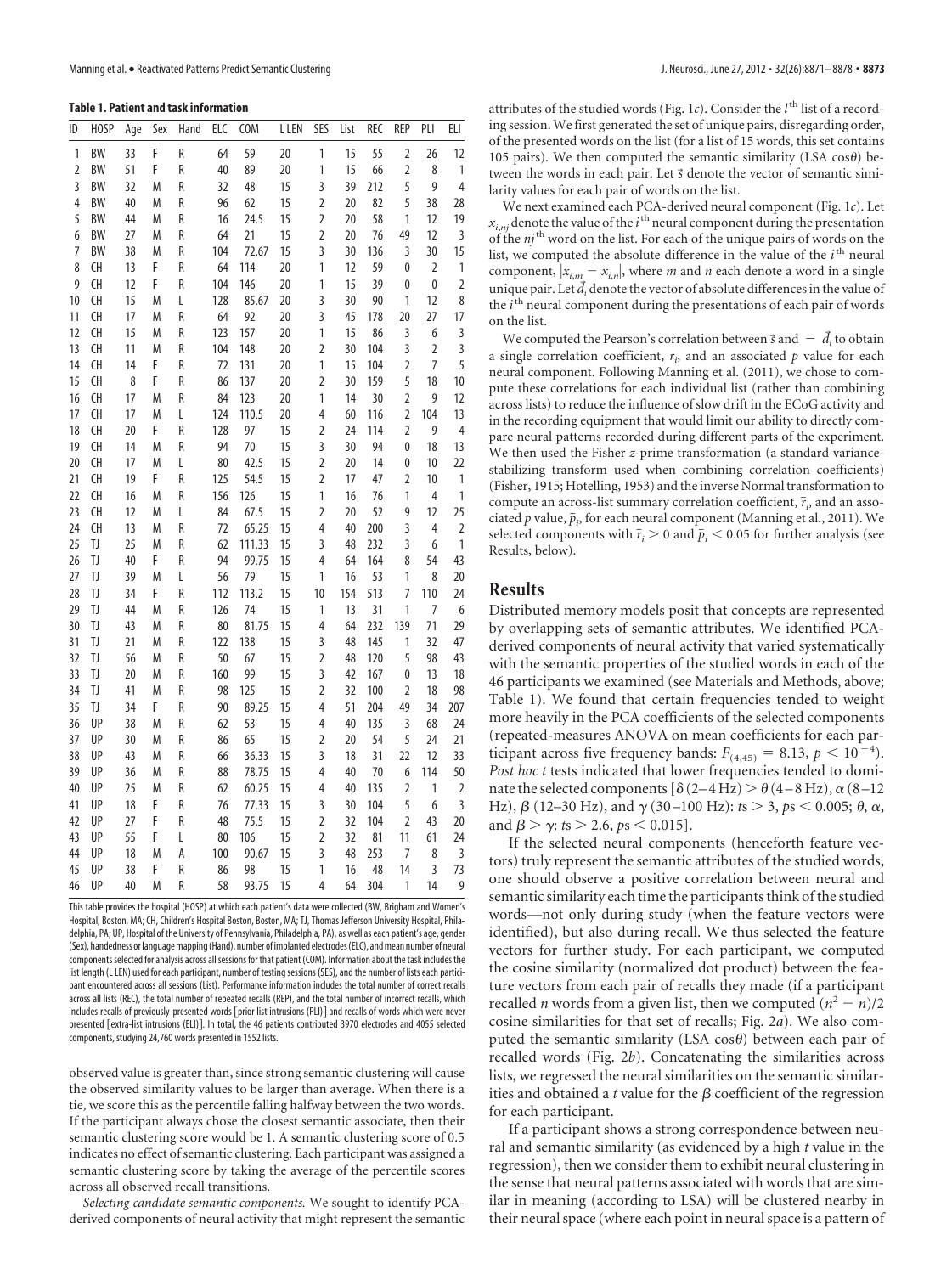neural activity). A low *t* value indicates that, for the given participant, words similar in meaning will be no closer in neural space than words that are not similar in meaning. Figure 3 shows neural and semantic similarity matrices for two participants. One might not expect to find a significant relation between neural and semantic similarity when aggregating data across all electrodes, given that semantic representations might be localized to specific brain regions. Nonetheless, a *t* test on the distribution of *t* values showed that the relation between neural and semantic similarity was reliably maintained during the 1 s interval leading up to vocalization of a recalled word ( $t_{(45)} = 2.28$ ,  $p = 0.03$ ). Note that during the interval being measured, the words were neither being displayed onscreen nor vocalized by the participants. Rather, the neural patterns recorded just before recall reflect internally generated semantic representations.

A number of studies have shown that certain brain regions play a particularly strong role in representing semantic information during cognition. For example,

Broca's and Wernicke's areas in the inferior frontal and superior temporal lobe, respectively, are well known for their role in semantic processing (Démonet et al., 1992); the prefrontal cortex and temporal lobe have been found to support semantic clustering during free recall (Long et al., 2010); and the occipital lobe is activated during visual recall (Le Bihan et al., 1993). To test whether the semantic information we measured was specific to particular brain regions, we repeated our semantic feature selection process for electrodes in each of the following brain regions: temporal lobe, medial temporal lobe, hippocampus, frontal lobe, prefrontal cortex, parietal lobe, and occipital lobe (Fig. 4*a*). Any participant with at least one electrode in a given region of interest was included in the analysis for that region. We found that semantic components (selected during encoding and measured just before recall) varied with the meanings of recalled words in the temporal lobe ( $t_{(45)} = 2.88$ ,  $p = 0.006$ ), frontal lobe ( $t_{(41)} =$ 3.56,  $p = 0.001$ ), prefrontal cortex ( $t_{(41)} = 3.33$ ,  $p = 0.002$ ), and occipital lobe ( $t_{(26)} = 3.64$ ,  $p = 0.001$ ). The medial temporal lobe  $(t_{(41)} = -0.17, p = 0.86)$ , hippocampus  $(t_{(17)} = 0.47, p = 0.64)$ , and parietal lobe ( $t_{(31)} = -0.16$ ,  $p = 0.88$ ) did not show such patterns.

To localize the semantic representations, for each pair of regions we performed paired *t* tests between the distributions of *t* values from the regressions of neural similarity on semantic similarity for all participants with electrodes in both regions. When compared with either medial temporal or hippocampal electrodes, we found that temporal, frontal, and occipital electrodes all showed reliably stronger semantic effects ( $ps < 0.05$  for all tests). Note that the temporal lobe electrodes we analyzed were a superset of the medial temporal lobe electrodes, which were in turn, a superset of the hippocampal electrodes. Nonetheless, the temporal lobe as a whole exhibited stronger effects than either the medial temporal lobe or hippocampus alone. We also found that prefrontal electrodes exhibited stronger semantic effects than parietal electrodes ( $t_{(28)} = 2.28$ ,  $p = 0.03$ ). Together, our results suggest that semantic information is most strongly represented



Figure 2. Constructing similarity matrices *a*, Neural recordings are processed into sets of neural features. Each feature is the mean power at a specific frequency, recorded from a single electrode during a particular presentation or recall. After applying PCA to these neural features and selecting components that vary systematically with the meanings of the presented words (Fig. 1*c*), we construct a neural similarity matrix by measuring the cosine similarity between the feature vectors for each pair of recalled words. *b***,** We use LSA (Landauer and Dumais, 1997) to estimate the similarity in meaning between each pair of words. We analyzed the Touchstone Applied Science Associates corpus to obtain word counts for each document in the corpus. After removing stop words and applying the singular value decomposition to the counts matrix (middle), we obtain LSA vectors for each word. We obtain a semantic similarity matrix by measuring the cosine similarity between the vectors for each pair of words.



**Figure 3.** Comparing neural and semantic similarity. We obtain neural and semantic similarity matrices for each participant (Fig. 2). Example similarity matrices are shown in the top and middle rows (lighter shading indicates greater similarity). Participant 1 (left) does not show a reliable correspondence between neural and semantic similarity. The relation between neural and semantic similarity is shown in the scatterplot (bottom); each dot represents an average of 1% of the pairwise similarities for the words that the participant recalled (100 dots total; correlation between neural and semantic similarity:  $r = -0.06$ ,  $p = 0.54$ ). Participant 19 (right) shows a strong correspondence between neural and semantic similarity ( $r = 0.37$ ,  $p < 10^{-3}$ ).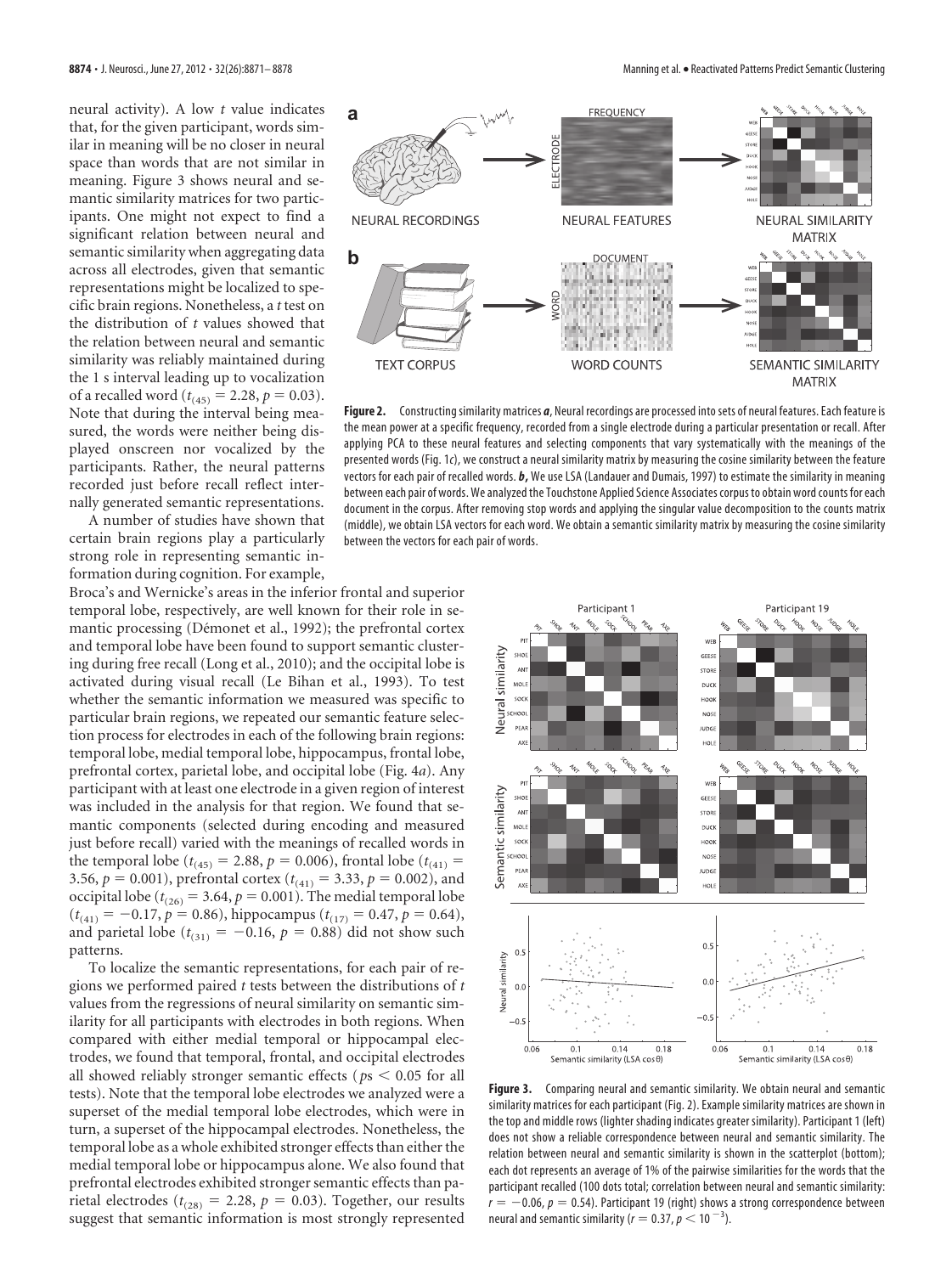

**Figure 4.** Neural activity predicts clustering during recall. *a*, Each dot marks the location of a single electrode from our dataset in MNI space. We divided our dataset into seven ROIs: temporal lobe (Temp; 1358 electrodes), medial temporal lobe (MTL; 524 electrodes), hippocampus (Hippo; 130 electrodes), frontal lobe (FR; 1369 electrodes), prefrontal cortex (PFC; 984 electrodes), parietal lobe (Par; 336 electrodes), and occipital lobe (Occ; 102 electrodes). *b***,** The height of each bar indicates the correlation, across participants, between semantic clustering during recall (see Materials and Methods) and the correlation between neural and semanticsimilarity. Each bar correspondsto asingle ROI(same colorscheme as in *a*). The barmarked "All" indicatesthis correlation for all electrodes in the dataset. Error bars denote SEM, estimated as (1 *r* 2 )/-*n* 1. Thesymbols indicate the*p*values for each correlation:  $^{*}\!p <$  0.1,  $^{*}\!p <$  0.05,  $^{**}\!p <$  0.01.

by temporal, prefrontal, and occipital networks, and less so by medial temporal and parietal networks.

Having identified a set of candidate semantic representations, we hypothesized that subtle differences in the structure of these neural patterns would be reflected in how participants organized their recalls. For example, suppose that participant A organizes her memories primarily based on the meanings of the studied words, whereas participant B organizes his memories based on the shapes of the objects represented by the words. One might expect participant A (but not B) to successively recall words such as apple and banana if both words had appeared on the studied list. In contrast, participant B would be more likely to successively recall apple and ball. According to distributed memory models, participant A's conceptual representations should favor attributes related to the meanings of the words, whereas participant B's should favor attributes related to the shapes of the objects the words represent. More generally, we hypothesized that participants exhibiting strong correlations between neural and semantic similarity would also semantically cluster their recalls. To test this hypothesis, we examined the *t* values from the regressions of neural similarity on semantic similarity (one *t* value per participant). We also computed the degree to which each participant clustered their recalls by semantic similarity using their semantic clustering score (see Materials and Methods, above). We then computed the correlation between these measures of neural and behavioral organization separately for electrodes in each region we examined (Fig. 4). We found significant correlations between neural and behavioral clustering in the temporal lobe ( $r = 0.33$ ,  $p = 0.02$ ), frontal lobe ( $r = 0.42$ ,  $p = 0.006$ ), and prefrontal cortex ( $r = 0.49$ ,  $p = 0.001$ ). As reported above, across the 18 participants who had hippocampal electrodes, patterns of hippocampal oscillatory activity did not reliably correlate with semantic similarity, suggesting that the hippocampus does not represent the meanings of words. Interestingly, we found that this overall pattern obscures the variability in the effect across participants. Although this variability could simply reflect measurement noise, we found that the degree to which participants exhibited correlations between neural and semantic similarity in their hippocampal electrodes predicted their tendencies to semantically cluster their recalls ( $r=0.45$ ,  $p=0.06$ ). This is consistent with a model whereby the hippocampus is involved in organizing or retrieving the memories of the words, but not in representing them *per se.* However, although the occipital lobe activity varied with the meanings of recalled words, we found no evidence that this activity was modulated by semantic clustering ( $r = 0.00$ ,  $p = 0.99$ ). This indicates that occipital lobe structures represent the meanings of the studied words but do not organize these conceptual representations in memory.

To gain additional insight into our results, let us suppose that all neural activity of a given participant during the experiment is represented by the boxed diagram in Figure 5 (left). As indicated in the figure, a subset of the neural patterns exhibited by the participant is involved in representing the meanings of the list words (red circle), and an overlapping subset of patterns underlies the sequences

of recalls the participant makes (blue circle). Our analysis captures only a subset of these patterns (yellow circle). Acrossparticipant differences in the central segment (D) give rise to the observed correlation between neural and behavioral clustering (Fig. 4*b*). However, this correlation can be explained either by differences in the way participants represent words (i.e., driven by the patterns represented by the red circle) or differences in the neural patterns that drive behavior (blue circle). In this way, our finding that neural and behavioral clustering are correlated is consistent with two general interpretations. One interpretation is that, whereas the neural representations of concepts are roughly conserved across individuals, the ways people organize the memories of the studied words are not conserved: some people semantically cluster their recalls and others do not. The second possible interpretation is more subtle. Our measure of semantic clustering relies on LSA, a model-based approach that makes assumptions about which words are similar in meaning. It is possible that the LSA-derived similarities match some participants' individual notions of which words are similar better than others. Under this interpretation, even if all participants clustered their recalls only according to the meanings of the words, it would appear as though not all participants were doing so, simply because we were using the wrong measure of similarity for some of the participants. According to this second interpretation, the observed correlation between neural and semantic clustering is driven by differences in how the words themselves are represented, rather than by differences in participants' strategies (for further discussion of this issue, see Manning and Kahana, 2012).

To help distinguish between these two interpretations, we used a second measure of semantic similarity based on word association spaces (WAS) (Steyvers et al., 2004). Whereas LSA similarity is derived from an automated analysis of a large text corpus (Landauer and Dumais, 1997), WAS similarity is derived from a series of free association experiments in which participants were given a cue word and responded with the first word that came to mind (Nelson et al., 2004; Steyvers et al., 2004). For the words presented to participants in our study, these two mea-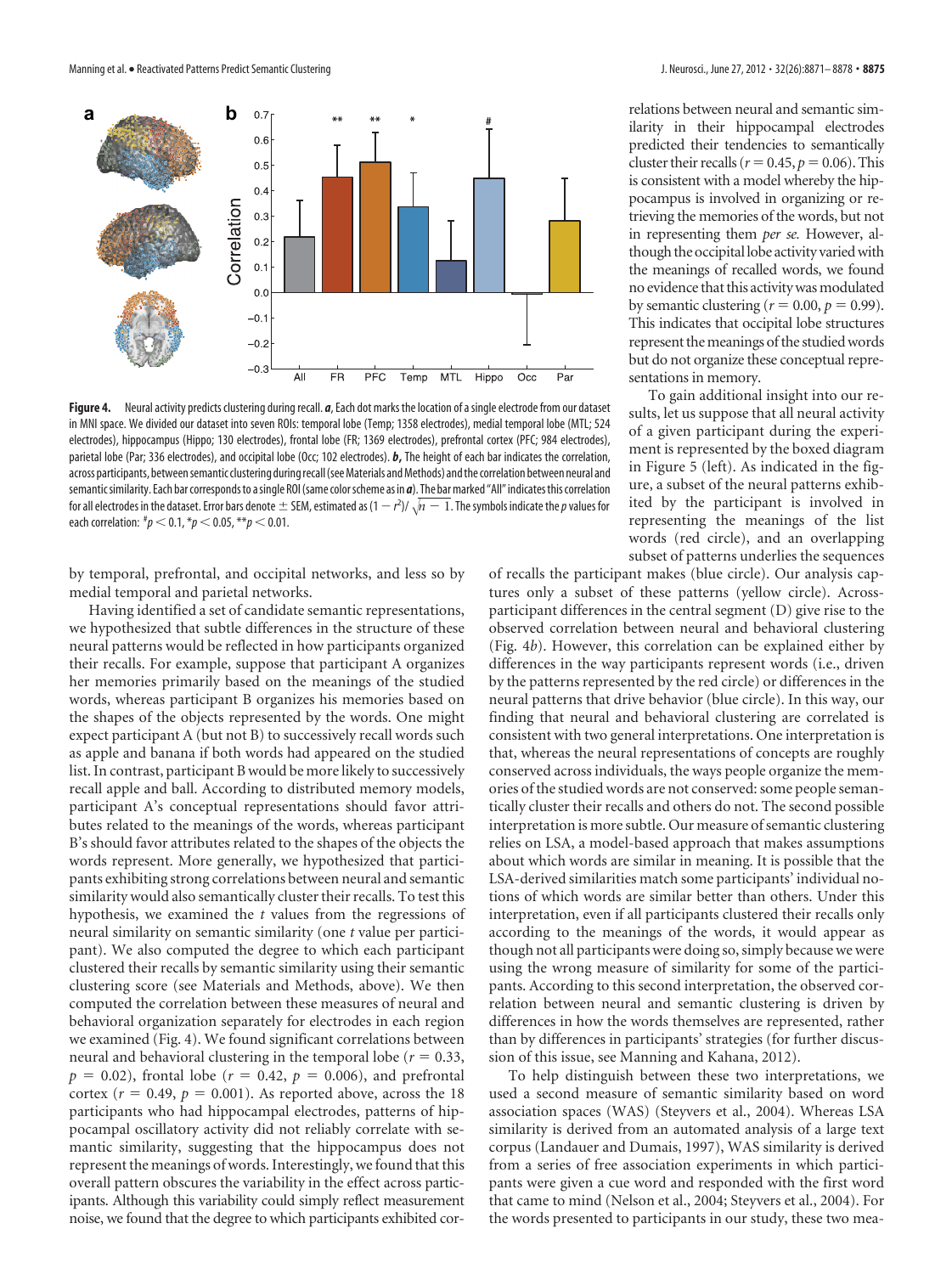sures of semantic similarity are reliably, though weakly, correlated ( $r = 0.26$ ,  $p <$  $10^{-3}$ ; Spearman's  $\rho = 0.18$ ,  $p < 10^{-3}$  $^{3}$ ). We found that the degree to which participants clustered their recalls by LSA- and WAS-derived similarity (semantic clustering score; see Materials and Methods, above) were reliably correlated ( $r = 0.30$ ,  $p = 0.04$ ). Further, the degree to which participants exhibited correlations between their neural activity and LSAderived semantic similarity also predicted the degree to which their neural activity and WAS-derived semantic similarity were correlated ( $r = 0.40, p = 0.006$ ). Because our analyses yield similar results using both measures of semantic similarity, this provides some evidence that the observed correlation between neural and semantic clustering is driven by acrossparticipant differences in the way rela-

tions between the words are organized, rather than the way individual words are represented. This finding is also in agreement with recent fMRI studies showing that the neural representations of words are conserved across individuals (Mitchell et al., 2008; Shinkareva et al., 2008; Just et al., 2010).

## **Discussion**

The preceding analyses advance our understanding of how our brains represent, store, and retrieve conceptual information in two critical areas. First, we demonstrate that the patterns of neural activity in temporal, prefrontal, and occipital cortices just before recall of a word reflect the similarity of that word to other recalled words. This lends direct support for the hypothesis that concepts are represented by distributed patterns of neural activity, and extends this hypothesis to apply to conceptual representations spontaneously retrieved during memory search. Second, whereas previous studies have shown that the neural representations of individual concepts are conserved across individuals (Mitchell et al., 2008; Shinkareva et al., 2008; Just et al., 2010), we found that individual differences in how concepts are represented in temporal and frontal (but not occipital) cortices can be used to predict the order in which an individual will recall a list of words. This indicates that temporal and frontal networks organize conceptual information by representing relationships among stored concepts. Our approach is closely related to representational similarity analysis (Kriegeskorte et al., 2008) in that we use the similarities in neural patterns evoked by different words to gain insights into the relation between neural activity and behavior rather than examining the neural patterns directly.

#### **Clustering effects**

Our study examined the degree to which participants semantically organize their memories. However, it is also well known that participants organize remembered information according to the temporal context in which the information was learned (Kahana, 1996; Howard and Kahana, 1999; Polyn and Kahana, 2008). Indeed, Manning et al. (2011) showed that the same general approach used in the present study can be used to track the neural representations of the temporal contexts in which words are studied. We identified patterns of neural activity that changed gradually over the course of a studied list. These gradually changing neural patterns were reinstated just before recall. Further, the



**Figure 5.** Interpreting components of neural activity. The box on the left represents the full pattern of neural activity exhibited by a given participant (*i*) during the experiment. A subset of these neural patterns is related to the meanings of the words on the list (red circle) and an overlapping subset of patterns underlies the sequences of recalls the participant will make after each list (blue circle). The yellow circle represents the patterns of activity captured by our analysis (Fig. 1). Our feature selection framework identifies neural patterns in segments C and D. Segment C represents selected components of neural activity that do not appear to be behaviorally relevant (e.g., occipital lobe). Segments A and D represent all neural patterns in the participant's brain that contribute to semantic clustering, but our analysis (and recording methods) only captures patterns in segment D (e.g., prefrontal cortex, lateral temporal lobe). Segments B and D represent all behaviorally relevant neural patterns captured by our analysis. Neural patterns in segment B (e.g., hippocampus; for additional details, see Results) contain information about the order in which the participant will recall the words on the list, but do not appear to represent the meanings of the presented words.

degree to which this phenomenon was observed in individual participants predicted the degree to which they would successively recall words presented at neighboring positions on the studied lists.

Another link between our study and that of Manning et al. (2011) concerns the anatomical specificity of the neural signatures of temporal and semantic clustering. Manning et al. (2011) found neural signatures of temporal context reinstatement and temporal clustering in temporal and frontal cortices. In the present study, we also found neural signatures of semantic reinstatement and semantic clustering in temporal and frontal cortices. In addition, we found evidence that semantic information in the occipital lobe is reactivated just before recall, although these occipital reactivations did not predict semantic clustering.

Together, these studies are consistent with a model whereby occipital cortex represents the meanings of each newly studied word. These representations are then communicated to the temporal and frontal lobes, where memories are organized by meaning and tagged with the temporal context in which the word was studied. These memories can be retrieved by internally generated semantic or temporal (episodic) cues. An important goal for future studies will be to clarify the extent to which the semantic and episodic pathways for recall interact. Our general approach could be adapted to study the interaction between semantic and temporal clustering, or almost any other form of memory organization, simply by adjusting the way in which neural features are selected (Fig. 1*c*) and by measuring the extent to which individual participants relied on the organizational scheme of interest (analogous to semantic clustering score in the present study).

## **"Mind reading" using neuroimaging techniques**

Several recent neuroimaging studies have made important progress toward interpreting neural patterns as meaningful stimuli and thoughts. These studies can be divided into two general groups: sensorimotor decoding and semantic decoding. We next briefly review this line of research as it relates to our present work.

#### *Sensorimotor decoding*

Hubel and Wiesel (1962)'s classic studies uncovered systematic mappings from simple retinal images to patterns of firing in individual neurons in (cat) primary visual cortex. However, the way in which complex images are represented in primary (and higher) visual cortices is less well understood. Recent advances in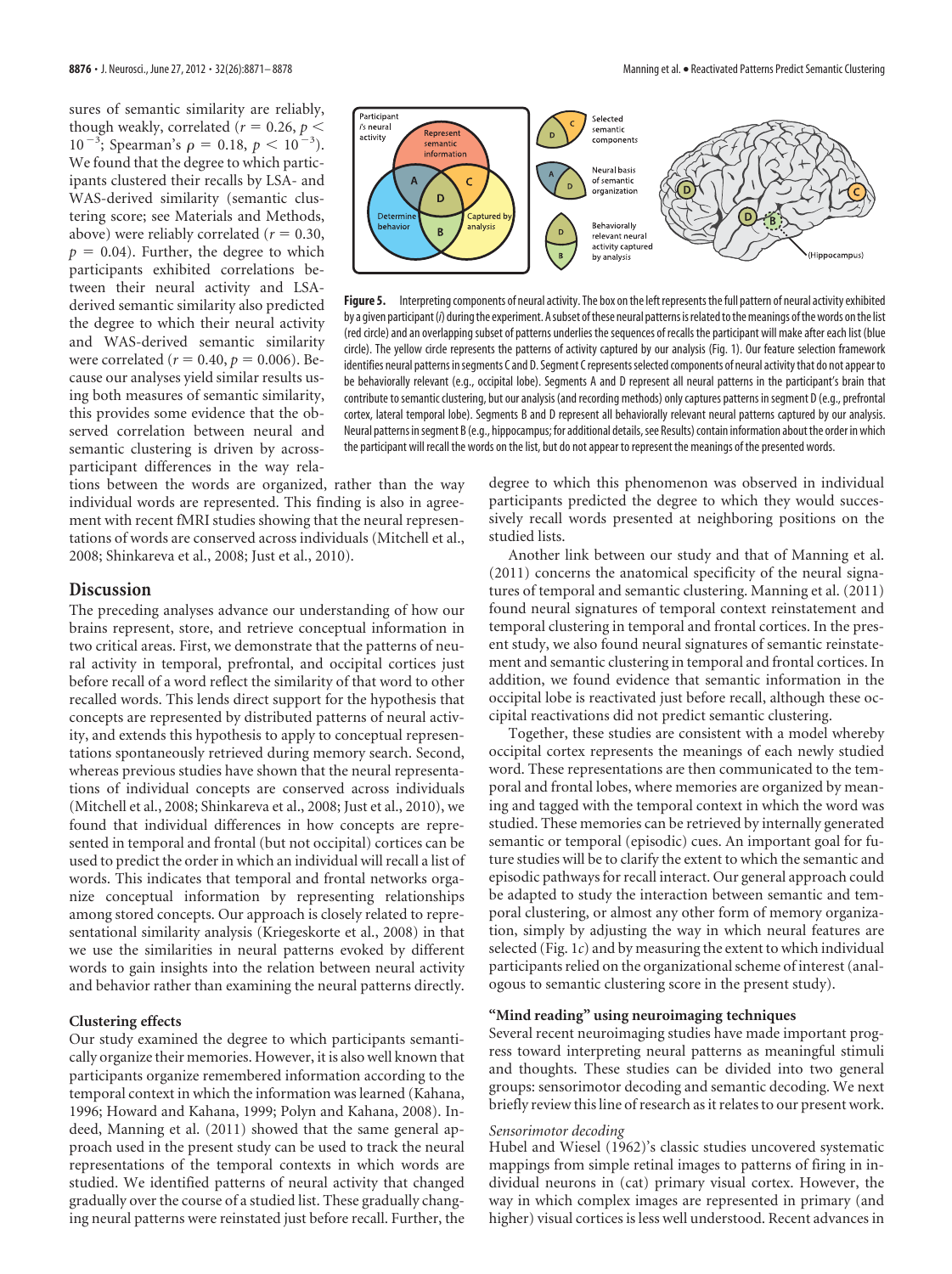inferring complex retinal images from patterns of neural activity in human visual cortex come from a series of fMRI studies. Rather than explicitly accounting for the known retinotopy in early visual cortex, Miyawaki et al. (2008) decomposed presented  $10 \times 10$  binary patches into linear combinations of rectangular basis images. They then used multivariate fMRI signals in early visual cortex to predict the degree to which each basis image was activated while viewing each image. After training, their decoder was able to reconstruct the viewed patches from observed fMRI signals with well-above-chance accuracy. A similar approach was taken by Kay et al. (2008). Participants viewed a large number of grayscale natural images, and the fMRI signals recorded during each viewing were used to estimate the receptive fields of each voxel in visual areas V1, V2, and V3. The participants then viewed a new set of 120 previously unseen images, and the researchers showed that their trained model could use the observed fMRI signals to predict which image was being viewed. In exciting extensions of this work, similar approaches were used to decode movie clips (Nishimoto et al., 2011) and spoken words (Pasley et al., 2012).

In addition to decoding sensory inputs to the brain, researchers have also begun to decode intended movements from electrical patterns recorded from the brains of paralyzed patients. Although the topographic organization of the primary motor cortex is relatively well understood (Grünbaum and Sherrington, 1901; Penfield and Boldrey, 1937), modern brain– computer interfaces are often driven by brain oscillations that the patient learns to modulate, or by the P300 EEG response (for review, see Donoghue, 2002).

#### *Semantic decoding*

Whereas sensorimotor decoding studies attempt to infer sensory inputs or motor outputs from patterns of neural activity, the goal of semantic decoding is to infer the meanings represented by the recorded patterns. Just as the above visual and auditory decoding studies attempt to decode arbitrary stimuli from observed patterns of neural activity using a trained set of basis images (or spectral features), several recent semantic decoding studies also rely on basis features. In a study by Mitchell et al. (2008), participants viewed pictures of 60 common nouns. The researchers came up with a set of 25 semantic attributes including words like "eat," "manipulate," and "run." Using co-occurrence statistics derived from a large text corpus, the researchers predicted the patterns of BOLD activations associated with each of the semantic attributes. By combining these predicted activation patterns, the researchers estimated the patterns that would be evoked by previously unseen words with surprising accuracy. [A similar approach was taken by Just et al. (2010) using just three semantic attributes.]

Our study draws inspiration from Mitchell et al.'s (2008) work by identifying components of neural activity that appear to represent semantic attributes. However, whereas stimulus-specific patterns in the above sensorimotor and semantic decoding studies were evoked by viewing images on a computer screen, the neural patterns in our study emerged spontaneously during memory search. In addition, whereas the above studies attempted to use neural activity to infer which stimulus was being viewed, our goal was to infer how representations of the studied stimuli were organized in participants' memories.

#### **Concluding remarks**

Psychologists have long known that the ability to learn new information is closely linked with the ability to organize that information in relation to one's prior knowledge (Postman, 1967; Tulving, 1968). Evidence for this relation between learning and organization comes from the finding that people recall randomly structured study materials in a highly organized manner, with this organization reflecting both the semantic similarities among items and the similarities in their encoding contexts (Klein et al., 2005).Whereas previous brain imaging studies have documented striking neural correlates of item similarity, the critical question of whether these neural correlates of similarity determine the organization of newly learned information remains largely unanswered.

The present study demonstrates that spontaneously reactivated patterns of neural activity in human frontal and temporal cortices, as well as hippocampus, predict the way participants cluster their recalls according to the semantic similarities among the studied words. From these results, and parallel findings concerning the neural correlates of temporal clustering (Manning et al., 2011; Howard et al., 2012) a portrait of the brain mechanisms underlying memory organization is beginning to emerge. An intriguing feature of this portrait is that medial temporal lobe regions, including hippocampus, which do not appear to be strongly implicated in representing the semantic similarities among items, do appear to be critical for predicting how those similarities influence the organization of retrieval. Other regions, such as occipital cortex, do appear to represent similarities among studied items, but do not appear to be critical for the organization of retrieval.

#### **References**

- Bousfield WA (1953) The occurrence of clustering in the recall of randomly arranged associates. J Gen Psychol 49:229 –240.
- Cox DD, Savoy RL (2003) Functional magnetic resonance imaging (fMRI) "brain reading": detecting and classifying distributed patterns of fMRI activity in human visual cortex. Neuroimage 19:261–270.
- Deese J (1959) On the prediction of occurrence of particular verbal intrusions in immediate recall. J Exp Psychol 58:17–22.
- Démonet J, Chollet F, Ramsay S, Cardebat D, Nespoulous J, Wise R, Rascol A, Frackowiak R (1992) The anatomy of phonological and semantic processing in normal subjects. Brain 115:1753–1768.
- Donoghue JP (2002) Connecting cortex to machines: recent advances in brain interfaces. Nat Neurosci 5:1085–1088.
- Fell J, Klaver P, Lehnertz K, Grunwald T, Schaller C, Elger CE, Fernández G (2001) Human memory formation is accompanied by rhinalhippocampal coupling and decoupling. Nat Neurosci 4:1259 –1264.
- Fisher RA (1915) Frequency distribution of the values of the correlation coefficient in samples from an indefinitely large population. Biometrika 10:507–521.
- Grünbaum AS, Sherrington CS (1901) Observations on the physiology of the cerebral cortex of some of the higher apes. Proc Roy Soc Lond 69:206 –209.
- Guthrie ER (1935) The psychology of learning. New York: Harper.
- Haxby JV, Gobbini MI, Furey ML, Ishai A, Schouten JL, Pietrini P (2001) Distributed and overlapping representations of faces and objects in ventral temporal cortex. Science 293:2425–2430.
- Hotelling H (1953) New light on the correlation coefficient and its transforms. J Royal Stat Soc B Stat Meth 15:193–232.
- Howard MW, Kahana MJ (1999) Contextual variability and serial position effects in free recall. J Exp Psychol Learn Mem Cogn 25:923–941.
- Howard MW, Kahana MJ (2002) When does semantic similarity help episodic retrieval? J Mem Lang 46:85–98.
- Howard MW, Viskontas IV, Shankar KH, Fried I (2012) Ensembles of human MTL neurons "jump back in time" in response to a repeated stimulus. Hippocampus. In press.
- Hubel DH, Wiesel TN (1962) Receptive fields, binocular interaction and functional architecture in the cat's visual cortex. J Physiol 160:106 –154.
- Jacobs J, Kahana MJ (2009) Neural representations of individual stimuli in humans revealed by gamma-band ECoG activity. J Neurosci 29: 10203–10214.